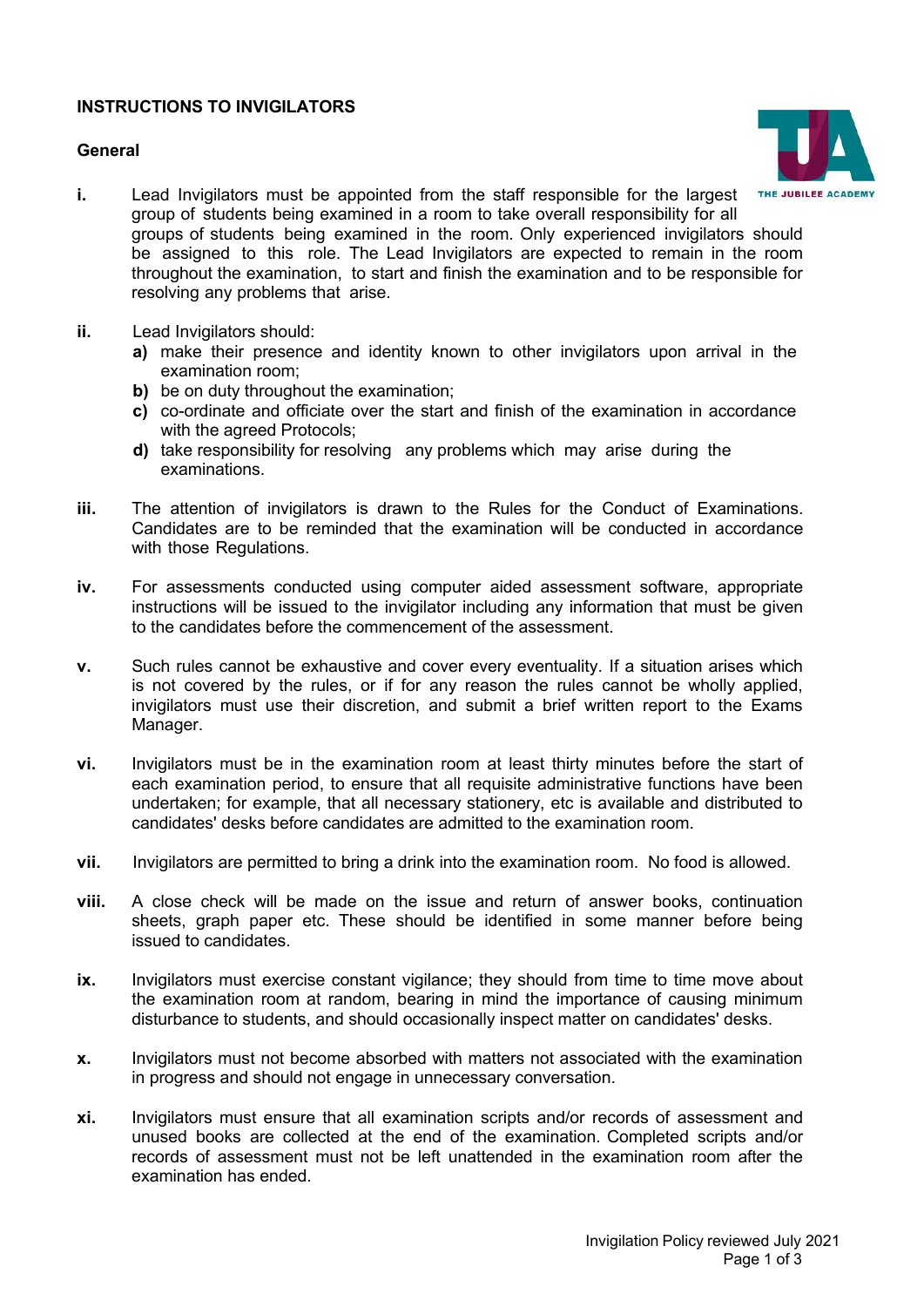- **xii.** Each invigilator must be responsible for no more than thirty candidates. Where there is more than one student present, there must be a minimum of two invigilators.
- **xiii.** The examination room must not be left unattended after the examination papers have been distributed and during an examination.
- **xiv.** In case of illness, the names and telephone numbers of first aiders, together with the location of the nearest telephones, will be displayed in each examination room. If a first aider is not available, the invigilator must decide whether or not to summon an ambulance.
- **xv.** Where examinations are held in departmental accommodation, the Head of Department's room ensure each invigilator is given the relevant information about first aiders, telephones etc, available locally.

## **1.1. Before the Examination**

- **i.** All appropriate stationery except the examination question paper is to be placed on the examination desks before the candidates enter the room.
- **ii.** Candidates should be admitted at least 10 minutes before the examination is due to commence. Invigilators should direct candidates to the seating area for their subject. Candidates entitled to any additional time, must be admitted sufficiently early so as to allow them to use this additional time before the examination begins and to finish at the same time as the other candidates.
- **iii.** The Lead Invigilators should issue an instruction for candidates to complete the details on the front of the examination script and any attendance slips. Five minutes before commencement time the Lead Invigilator should call for silence and remind candidates of the Rules for the Conduct of Examinations, bringing their attention in particular to the sections identified in **1.iii**. Candidates should also be reminded that they must switch off any mobile telephones or other means of electronic communication.
- **iv.** Once silence has been called for, the examination papers should be distributed as expeditiously as possible. The Lead Invigilator should check that all candidates have the correct examination paper. The examination will then commence.
- **v.** Commencement and ending times should be announced. The Lead Invigilator should ensure that the examination starts promptly at the scheduled time.
- **vi.** Where the assessment is conducted using computer aided assessment software, specific procedures will be given to the invigilator regarding commencing the assessment.

### **1.2. Ending the Examination**

- **i.** The Lead Invigilator should issue an instruction to all candidates to stop writing immediately - and to remain seated in silence until permission is given to leave.
- **ii.** Invigilators should collect all examination scripts or records of assessment, checking that the covers are correctly filled in, that "fold down" flaps are properly stuck down and, where necessary, scripts or additional stationery are adequately tagged together.